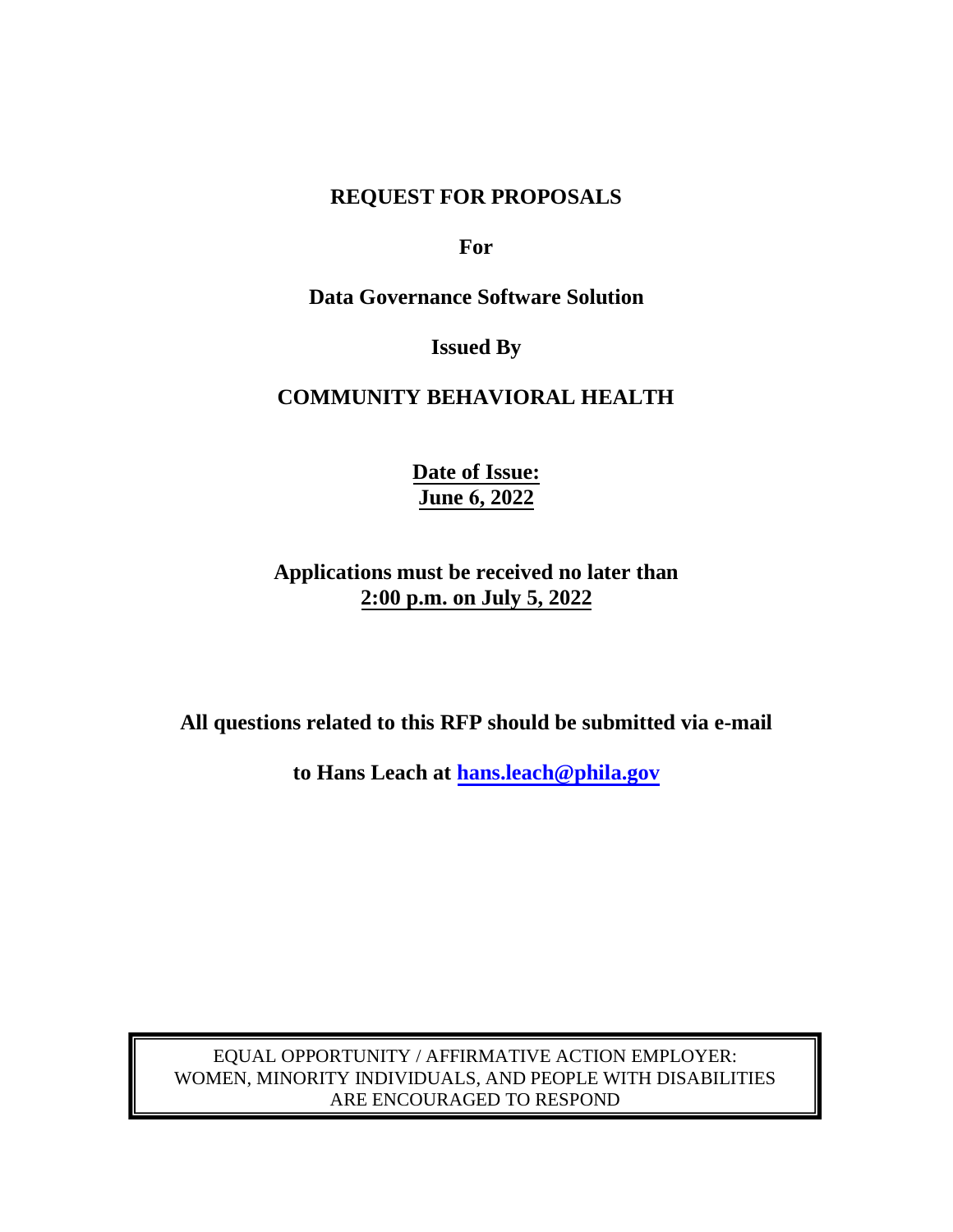# **Table of Contents**

| 4. Proposal Format, Content, and Submission Requirements; Selection Process  8 |  |
|--------------------------------------------------------------------------------|--|
|                                                                                |  |
|                                                                                |  |
|                                                                                |  |
|                                                                                |  |
|                                                                                |  |
|                                                                                |  |
|                                                                                |  |
|                                                                                |  |
|                                                                                |  |
|                                                                                |  |
|                                                                                |  |
|                                                                                |  |
|                                                                                |  |
|                                                                                |  |
|                                                                                |  |
|                                                                                |  |
|                                                                                |  |
|                                                                                |  |
|                                                                                |  |
|                                                                                |  |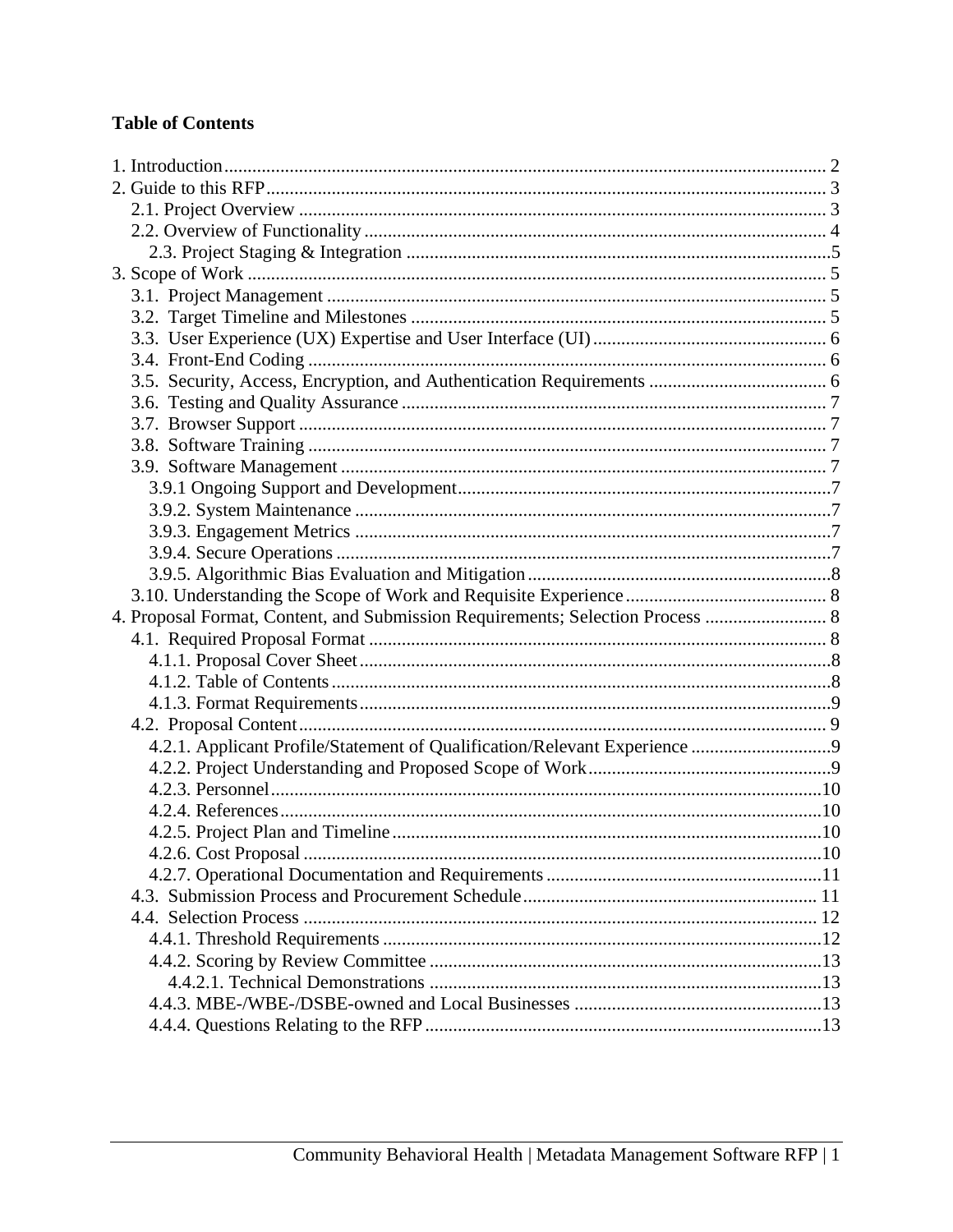#### **1. Introduction**

Community Behavioral Health (CBH), a Behavioral Health Managed Care Organization (BH-MCO) for the Pennsylvania HealthChoices Program, is seeking a vendor to implement a Software as a Service (SaaS) Metadata Management (MM) solution to support its data governance program.

This document serves to describe the solutions for which we are requesting bids. It is the objective of CBH to approach this project iteratively; this staging approach is detailed in Section 2.3. We recognize that details described here may vary based on vendor recommendations or relevant field research. As such, vendors may suggest alternative approaches that promote an optimal solution.

#### **2. Guide to this RFP**

This document conveys our vision for a Metadata Management software solution. We have included a background section about our organization and information about core solution requirements. **To support vendors in developing a response to this RFP, a more detailed list and visual representation of CBH data systems will be made available upon request. If you would like to access this document, please contact Hans Leach [\(hans.leach@phila.gov\)](mailto:hans.leach@phila.gov). You will be required to complete a Non-Disclosure Agreement (NDA) prior to receiving access to this information.**

Please read all sections so that your response is comprehensive.

#### **2.1. Project Overview**

CBH is a  $501(c)(3)$  organization under contract to the City of Philadelphia, through the Department of Behavioral Health and Intellectual disAbility Services (DBHIDS), to administer the behavioral health Medicaid program for Philadelphia. CBH contracts with providers to deliver behavioral health treatment to members and is currently seeking a solution to automate its managed care processes and improve member clinical outcomes.

Through this Request for Proposals (RFP), CBH seeks to operationalize the Data Governance program to enable cross-departmental understanding, access, and trust in the data utilized to accomplish key business functions.

Further, one key objective of implementing this platform is to improve data accessibility among CBH staff. Harnessing the power of data through this analytics platform will allow CBH to access data and target interventions more easily and conveniently for members. CBH intends to use this MM solution to share data that will contain Protected Health Information (PHI) and Protected Individual Information (PII). Therefore, this software must fully encrypt information transmission, upload, and download using industry standard encryption and key management. Additionally, as part of the overall solution, we are seeking a process to manage login credentials for individuals so that only authorized individuals have access to the data.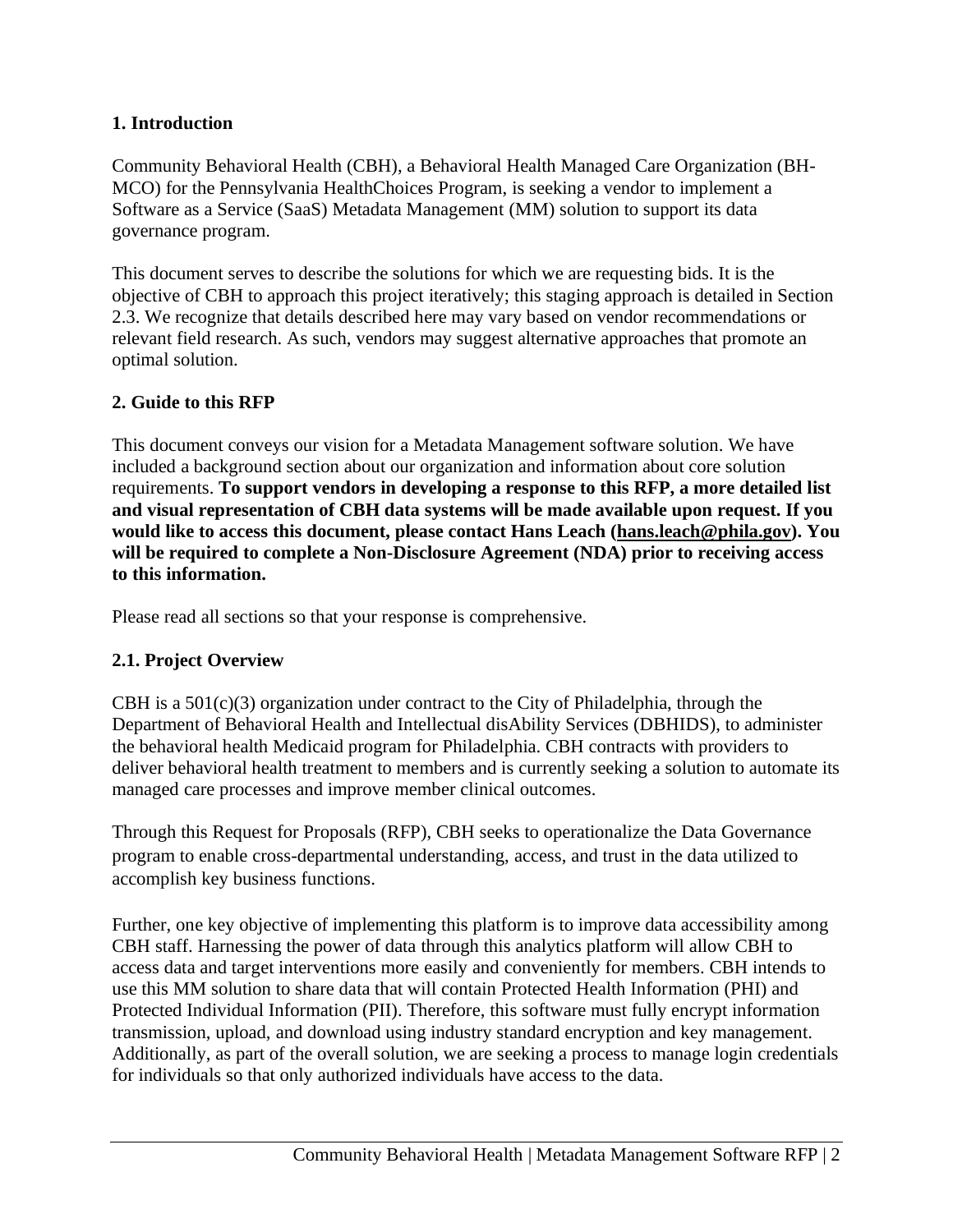Given the scope of data access that will be part of this project, we expect to be the owners of the data in an isolated tenant allocated to CBH. We are seeking additional information about hosting options and secure data management to optimize user experience. Based on the complexity of this project, we are seeking vendors who have significant experience adapting and implementing Data Governance software. CBH will consider both off-the-shelf products as well as custom development solutions.

#### **2.2. Overview of Functionality**

The software should be accessible as a service using best practices for security and encryption. Upon successful login to the system, the software solution should allow for the following functions at a high level, in priority ranking:

- 1. Search Capability
- 2. Administration/Curation
- 3. User Experience
- 4. Data Classification
- 5. Cataloging Data Sets
- 6. Cataloging Data Operations
- 7. Data Quality
- 8. Data Access
- 9. Recommendation Engine
- 10. Data Lineage
- 11. Data Set Evaluation
- 12. Usage Metadata
- 13. Metadata Catalog
- 14. Security
- 15. Compliance
- 16. Integration
- 17. Typical Deployment
- 18. Compatibility with existing enterprise infrastructure
- 19. Custom Workflows
- 20. Automated Discovery
- 21. Consulting / Skillsets
- 22. Pricing Model/Levels
- 23. Vendor Roadmap
- 24. Peer Reviews/Customer References

#### **More details about each of the above-mentioned functions can be found in Attachment F.**

In addition to the above functionality requirements, CBH is looking for a software solution that:

- 1. Supports use of behavioral health data.
- 2. Allows for security auditing of access to data, modification of data, deletion of data, and unsuccessful attempts to access data.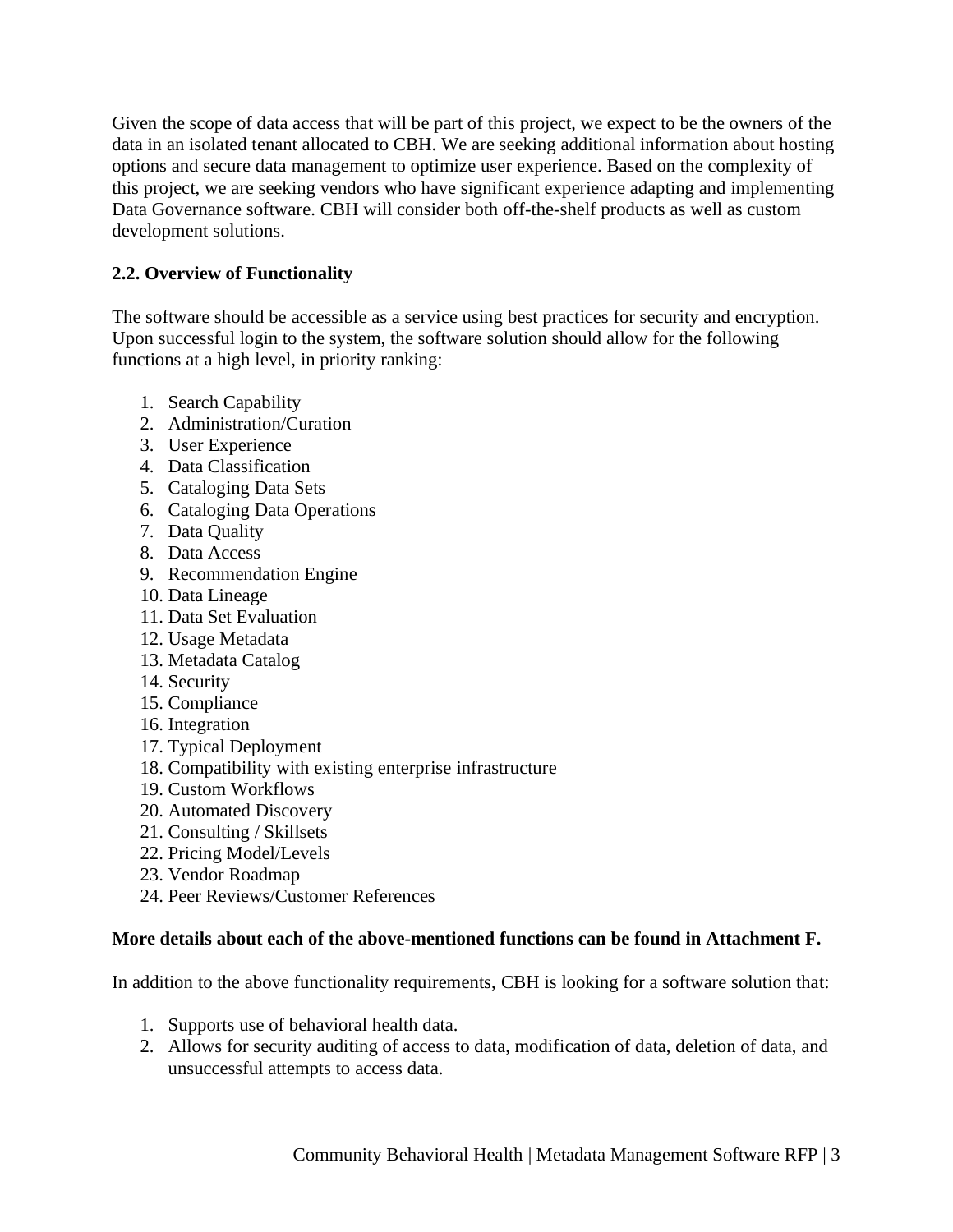- 3. Supports no-code artificial intelligence/machine learning (AI/ML) and is accessible to users with no coding knowledge.
- 4. Publishes dynamic dashboards and static reports.

#### **2.3. Project Staging & Integration**

To achieve the above functionality, we anticipate that project staging, and development will require an iterative process. We anticipate that the software will need to be integrated with other software applications to support a seamless user experience. Therefore, systems integration capability is also a core requirement. **For more information about CBH's existing information technology systems, please contact Hans Leach [\(hans.leach@phila.gov\)](mailto:hans.leach@phila.gov) per [Section](bookmark://_Guide_to_this/) 2.**

#### **3. Scope of Work**

#### **3.1. Project Management**

We expect that the response will include details about the strategy the Applicant will use to set goals and produce regular reports on the progress of the project. We expect that the Applicant will designate one individual as a Project Manager and/or primary point of contact throughout the project.

#### **3.2. Target Timeline and Milestones**

We expect that this software solution will be implemented in phases. At a high level, we expect the following milestones to be reached by the associated due date:

| <b>Milestone</b>                           | Due Date       |
|--------------------------------------------|----------------|
| Procurement of Software                    | September 2022 |
| <b>Standing of Development Environment</b> | January 2023   |
| <b>End-user Training</b>                   | March 2023     |
| Assisting to Rollout of Pilot Phase        | May 2023       |
| <b>Production Readiness Go-Live</b>        | June 2023      |

The selected Applicant will be evaluated for reaching the above milestones. Failure to meet these milestones may result in remedies that include rescinding the award for this RFP. Meeting the above milestones will also be contingent on CBH putting forth a good-faith effort to provide sufficient and necessary information, including technical support, to the selected Applicant. Applicants are welcome to propose an alternative timeline and should provide a detailed rationale if selecting to do so.

**Please note that we expect there to be a post-implementation period during which ongoing support will be needed. We expect that the Applicant clearly outlines their plan for providing support to CBH during this post-implementation period.** This plan should also include a transition strategy for handling the following events as they may affect the requested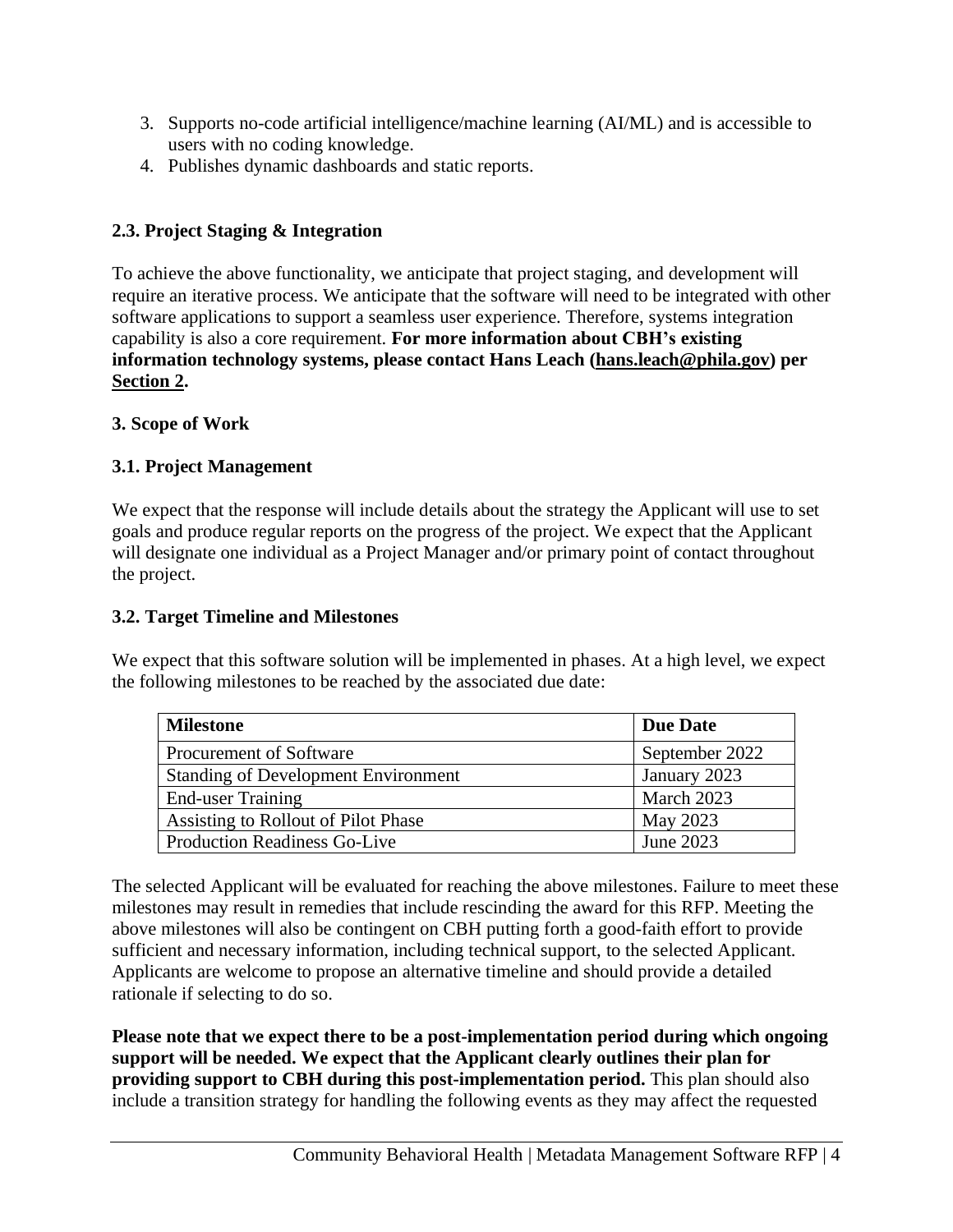product: (1) The Applicant becomes insolvent or bankrupt; (2) The Applicant's business is acquired by another party.

## **3.3. User Experience (UX) Expertise and User Interface (UI)**

We expect that the response will include details about optimization of the UX, including testing with focus groups. Proper UI standards should be in place. Overall UI should be aligned with CBH branding and security standards.

### **3.4. Front-End Coding**

All front-end coding should follow appropriate security guidelines, with proper code review and security testing in place in addition to regular quality control measures. The vendor will disclose which guidelines they use.

### **3.5. Security, Access, Encryption, and Authentication Requirements**

We expect that the response will allow for CBH ownership of designating role-based access to this system. For example, designated CBH staff members may grant other CBH staff members access to the software and subsequent permissions within the software based on their role.

We expect that the response will discuss both the capability to exchange data via a CBH cloudbased data platform and link to third party software systems as defined by the functionality, security requirements, and specifications detailed above. Connection to the database layer should be flexible enough for future non-structured database utilization.

The software must be built and maintained in a secure environment with the vendor providing certifications on software security.

User authentication must include the option to support multi-factor authentication. User authentication should expire after a configurable number of hours. The vendor should provide information on whether a single use may open multiple simultaneous session into the application.

We expect that the software will be fully protected with no access allowed except for authenticated users. We expect security standards for the software and encryption at the data-intransit level. We expect that the response includes a description of the Applicant's experience with secure Software Development Life Cycle (SDLC), including, but not limited to, coding standards for security and performance.

The Applicant should describe in detail how they implement best practices to maintain security, access, encryption, and authentication for their proposed solution.

### **3.6. Testing and Quality Assurance**

We expect that the response will include a testing and Quality Assurance (QA) strategy. The QA strategy should include security test cases, including test cases of privilege escalation attempts.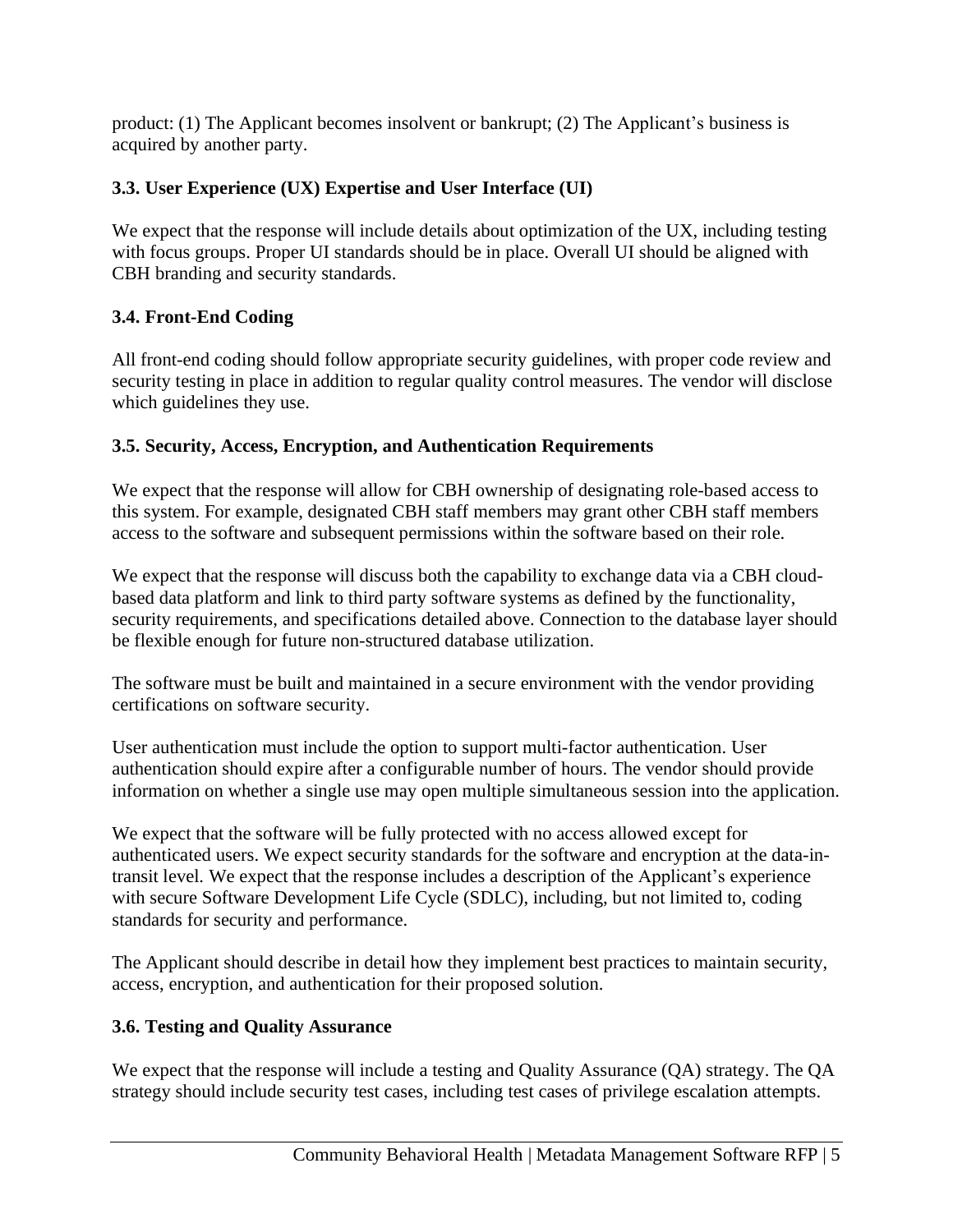#### **3.7. Browser Support**

We expect that the system will handle multiple browser-support options for web-based components.

#### **3.8. Software Training**

We expect that the design encompasses online aids to assist users, help functions that are context-specific, and mechanisms for assisting users in navigating the software. These help functions should be configurable by CBH staff. In addition, we expect that the proposed project approach includes several live staff training events.

#### **3.9. Software Management**

### **Ongoing Support and Development**

We expect that the response will include a proposed plan for additions, changes, and new use cases that arise. The response should include a detailed pricing structure for this ongoing support and development.

The vendor will provide information on how bugs are reported and the process for resolution.

The vendor will provide information on how security bug fixes are identified and distributed.

### **System Maintenance**

We expect that the response will include a policy for responding to requests or inquiries from CBH. This policy should include an approximate timeline according to which issues will be resolved as well as an accompanying pricing structure. We also expect that the response will include schedule details about any system downtime required for updates.

### **Engagement Metrics**

We expect that the response will include a proposed solution for measuring CBH user engagement within the software solution. These engagement metrics may include views, downloads, time on pages, or other metrics that may indicate utilization and adoption of the software.

### **Secure Operations**

If the vendor is hosting the software and data in their environment, the vendor will need to comply with the following security operation controls:

- The vendor will provide a SOC2 report on the systems used as part of the solution.
- The vendor will provide their process for performing and disclosing security vulnerability testing of the system.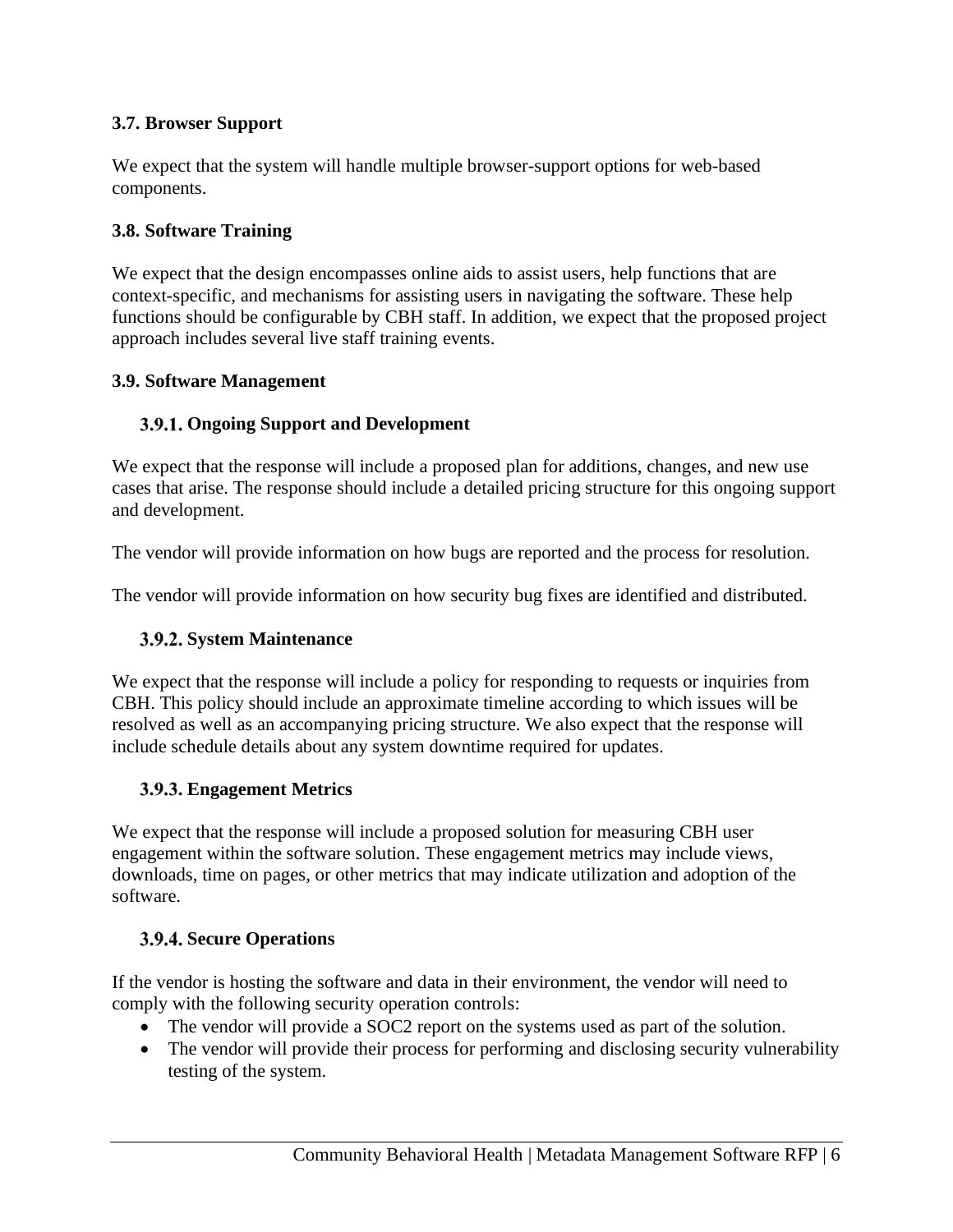#### **Algorithmic Bias Evaluation and Mitigation**

We expect that the response will include a detailed plan to routinely identify, evaluate, mitigate, and summarize algorithmic biases, including those based on race, gender, sexuality, and ethnicity. CBH expects to collaborate with the selected vendor to operationalize this plan.

#### **3.10. Understanding the Scope of Work and Requisite Experience**

Responses will be evaluated on demonstrated comprehension of the above "Scope of Work," including the following (not in order of importance):

- 1. Experience with equally technically challenging and complex projects
- 2. Detailed work plan with timelines that include the post-implementation period
- 3. Responsiveness to the functionality requirements
- 4. Realistic and detailed budgets with milestones
- 5. Willingness to agree to payments based on milestones
- 6. Significant familiarity with state and federal privacy and security standards
- 7. Experience with UX design
- 8. Experience developing data governance metadata management (MM) software
- 9. Experience working with Managed Care Organizations (MCO) and/or other insurance payors and implementing Metadata Management software within MCO settings
- 10. Experience using modern technology as best practice
- 11. Experience with secure Software Development Life Cycle (SDLC), including, but not limited to, coding standard for security and performance

*Please see Section 4.2.2., "Project Understanding and Proposed Scope of Work," and Section 4.4.2., "Scoring by Review Committee," for additional information relating to this section.*

#### **4. Proposal Format, Content, and Submission Requirements; Selection Process**

#### **4.1. Required Proposal Format**

#### **Proposal Cover Sheet**

The cover sheet (see Attachment A) should be completed with the Applicant's information and included as the first page of the proposal.

#### **Table of Contents**

A table of contents should be included as the second page of the proposal, with each section of the proposal included and with a page number for the first page of each section.

#### **Format Requirements**

Proposals must be prepared simply and economically, providing a straightforward, concise description of the Applicant's ability to meet the requirements of the RFP. Each proposal must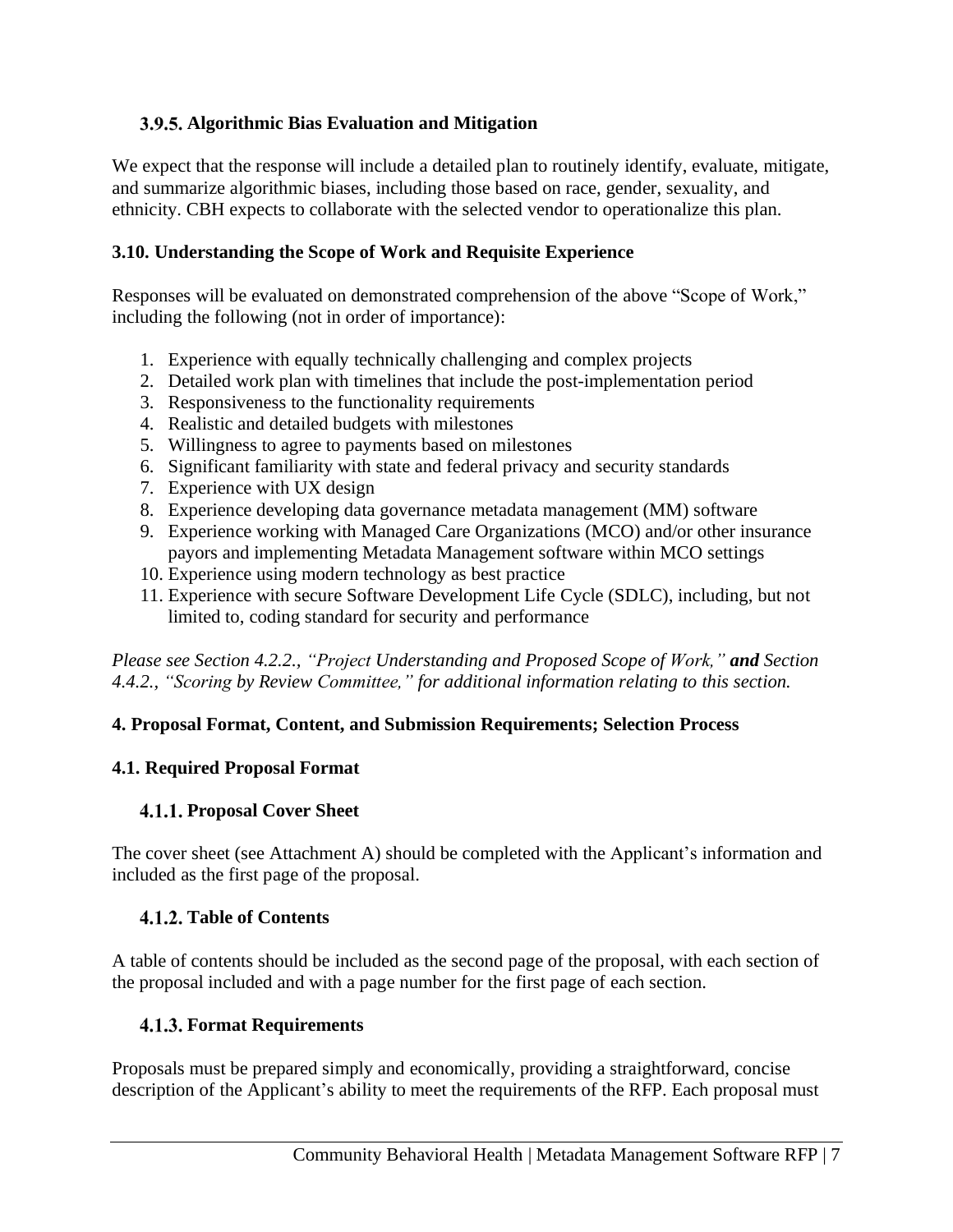provide all the information detailed in this RFP using the format described below. The narrative portion of the proposal must be presented in print size of 12, using Times New Roman font, single spaced on 8.5" by 11" sheets of paper with minimum margins of 1". For each section where it is required, the Applicant must fully answer all the listed questions in the outline form in which they are presented in the RFP. Answers to each question must be numbered/lettered and correspond to the numbered/lettered questions in this RFP. Failure to number and letter the questions or to respond to all questions may result in the proposal being considered nonresponsive. Each attachment, appendix, or addendum must reference the corresponding section or subsection number.

Applicants are required to limit their narrative responses to 25 single-spaced pages. This page limit includes Sections 4.2.1. to 4.2.6. below. There are no limitations for the cost proposal and operational documentation and requirements (Sections 4.2.6. and 4.2.7). If you have responded to a requirement in another part of your proposal, refer to that section and do not repeat your response. Applicants whose narrative exceeds 25 single-spaced pages may have their proposals considered non-responsive and be disqualified.

### **4.2. Proposal Content**

The proposal should follow the format below. Information should be complete and demonstrate that the consultant can perform the required work in a professional manner.

## **Applicant Profile/Statement of Qualification/Relevant Experience**

Provide company contact information, including how long you have been in business and the specific services you provide. Please provide a brief narrative description of the purpose, corporate status (profit or non-profit), and organizational structure of the company. Organizational charts may be used to support appropriate aspects of this narrative and may be included as an attachment to your proposal. Identify and briefly describe related work completed in the last three years. Describe only work related to the proposed effort and include any examples of similar work in governmental, non-profit, or human-services-related organizations. Include evidence of satisfactory and timely completion of similar work performed for past projects.

## **Project Understanding and Proposed Scope of Work**

Prepare a brief introduction, including a demonstration of understanding of the scope and complexity of the required work. The Applicant should include a description of the software features offered based on the information provided in section 2.2, "Overview of Functionality." Please provide a description of how the proposed services will be provided, including how the work will be developed, shared, and mutually agreed upon with CBH. Please include a description of each item identified in the scope of work section (see Section 3., "Scope of Work," above) and describe creative solutions and alternative approaches where feasible.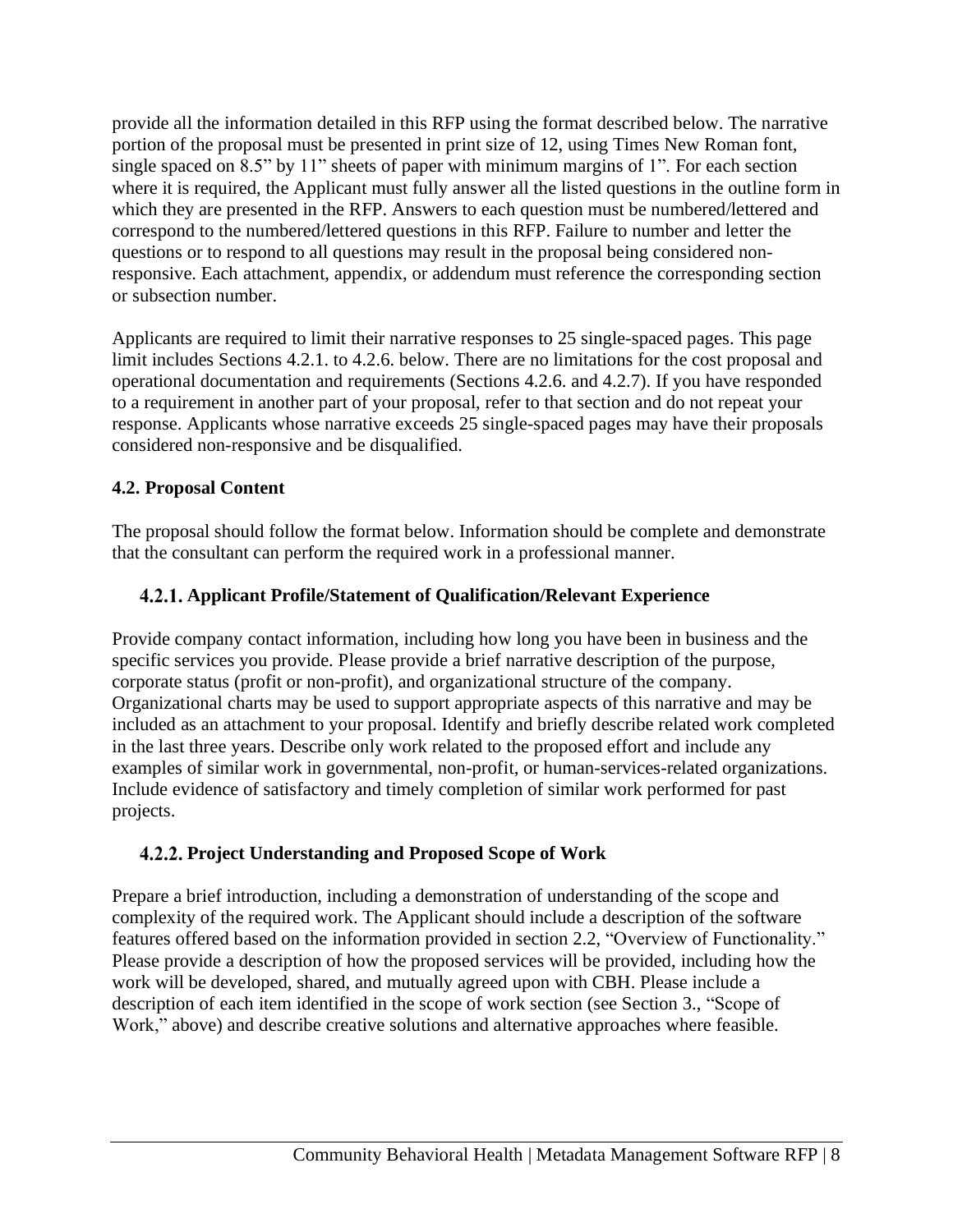#### **Personnel**

Identify key personnel who will be assigned to this project. Detail their experience in work related to the proposed assignment. Specify the Project Manager and/or individual who will serve as a contact person. Provide resumes and job descriptions for all individuals proposed to participate in the project. Provide copies of certifications of any individual whose job description requires a certification. In this section, also state the intention, if that is the case, to utilize subcontractors to perform any of the work for this project. For each subcontractor, provide the name and address of the subcontractor, a description of the work the subcontractor will provide, and whether the subcontractor is a minority-, woman-, or disabled-owned business.

#### **References**

Include at least three references, with contact information, from organizations that have used your organization's services in the past three years and have been customers for a minimum of 12 months, as well as resumes for any vendor resources that would support the implementation.

#### **Project Plan and Timeline**

Provide a description of the project plan and timeline as they relate to the Milestones in Section 3.2 for the software solution being sought through this RFP. This project plan and timeline should include a support plan for the post-implementation period and outline resources that will be provided by Applicant, including any commitment required by CBH.

#### **Cost Proposal**

Please provide a cost proposal based upon your best understanding of the scope of the project and the services to be delivered. This cost proposal should include the total estimated cost for this project, itemized by the expected project milestones outlined in your proposal or in another comprehensive manner. This cost proposal should also include the provision of a detailed list of charges for services, including post-implementation system maintenance. The list of services should include at a minimum:

- a. Hourly personnel rates for all staff assigned to this project, including postimplementation staff (e.g., database administrators)
- b. Fees for subcontractors
- c. Reimbursable rates for expenses such as printing, copies, etc.
- d. Other miscellaneous costs and fees

Final rates will be determined in negotiations with the qualified Applicant after the proposal submissions have been reviewed and contract negotiations have begun. Although CBH may begin contract negotiations based on the submitted proposal, CBH reserves the right to have discussions with those Applicant(s) falling within a competitive range and to request revised pricing offers from them and to make an award or conduct negotiations thereafter.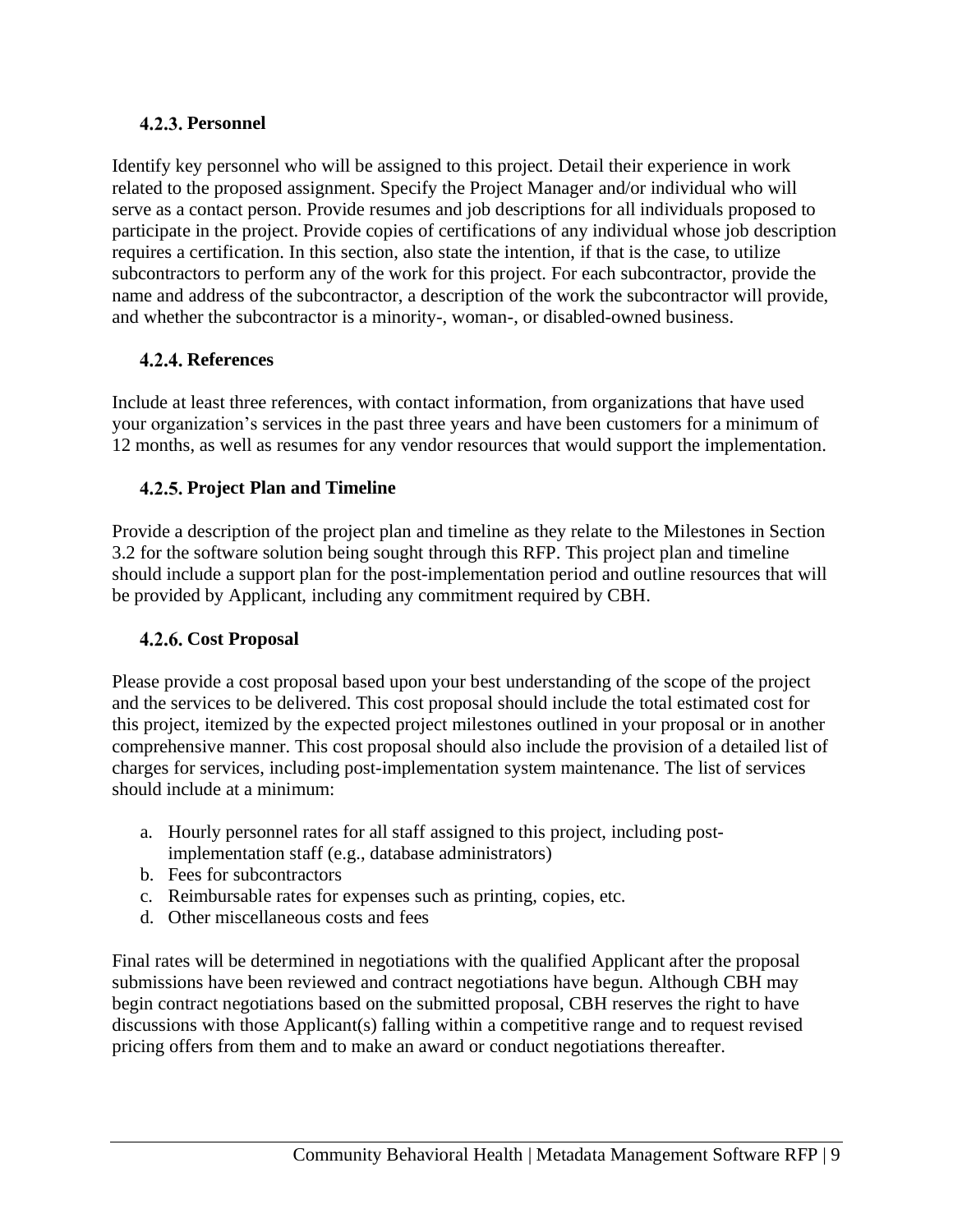#### **Operational Documentation and Requirements**

Please make sure to include completed and signed (where applicable) attachments with your submission:

- Attachment A: CBH Administrative RFP Response Cover Sheet
- Attachment B: City of Philadelphia Tax and Regulatory Status and Clearance Statement
- Attachment C: City of Philadelphia Disclosure Forms (forms attached separately as a PDF)
- Attachment D: City of Philadelphia Disclosure of Litigation Form
- Attachment E: Acknowledgement of CBH Administrative Procurement Terms/Conditions
- Attachment F: Required Function of Metadata Management Tool

Additionally, in this section, please include the following information, either within the section itself or by reference to an attachment to your proposal:

- Tax Identification Number
- Letter attesting that all required federal, state, and local taxes (including payroll taxes) for the past 12 months have been paid
- In the case of for-profit organizations, group, or individual practices, disclosure of any person or entity holding any shared ownership or controlling interest of 5% or more of the company
- MBE/WBE/DSBE Status (for-profit Applicants)

#### **4.3. Submission Process and Procurement Schedule**

The anticipated procurement schedule is as follows:

| <b>RFP</b> Event                                           | Deadline Date                |
|------------------------------------------------------------|------------------------------|
| <b>RFP</b> Issued                                          | June 3, 2022                 |
| Deadline to Submit Questions                               | June 14, 2022                |
| Answers to Questions on Website                            | June 17, 2022                |
| <b>Application Submission Deadline</b>                     | July 5, 2022, by 2:00 PM EDT |
| <b>Finalists Selected to Present Product Demonstration</b> | July 19, 2022                |
| Applicants Identified for Contract Negotiations            | August 19, 2022              |

CBH reserves the right to modify the schedule as circumstances warrant.

*Please note that due to office closures surrounding the COVID-19 public health emergency, only electronic submissions will be accepted for this RFP as described below.*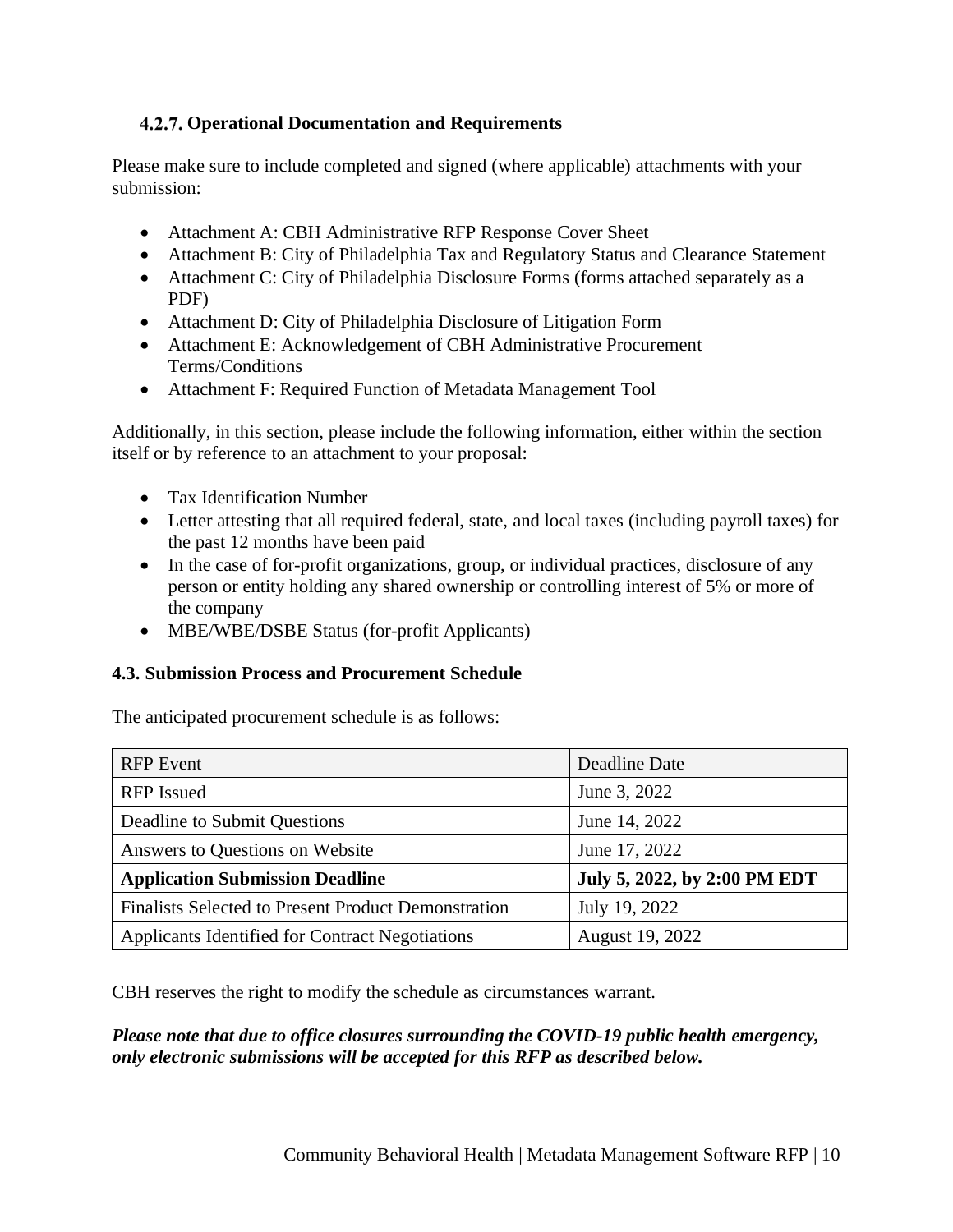This RFP is issued on June 3, 2022. To be considered for selection, all applications must be delivered to [hans.leach@phila.gov](mailto:hans.leach@phila.gov) **no later than 2:00 p.m. on July 5, 2022**. Submission requirements:

- Subject lines should say "Metadata Management Software Solution RFP." Applications submitted by any means other than email will not be accepted.
- Applicants must submit an electronic version of the application prepared as a PDF document; this submission will be considered the original and should include all signed documents noted in Section 4.2.7., "Operational Documentation and Requirements."
- Applications submitted after the deadline date and time will be returned.
- The individual Applicant or an official of the submitting agency, authorized to bind the agency to all provisions noted in the application, must sign the cover sheet of the application (see Attachment A).

#### **4.4. Selection Process**

An application review committee will review all responses to this RFP. Based on the criteria detailed below, the committee will make recommendations concerning the submissions that are best able to meet the goals of the RFP.

Submissions will be reviewed based upon the merits of the written response to the RFP as well as a technical demonstration (See Section 4.4.2.1.).

Specific scoring criteria upon which the review will be based include the following.

## **Threshold Requirements**

Threshold requirements provide a baseline for all proposals, which means they provide basic information that all Applicants must meet. Failure to meet all of these requirements may disqualify an Applicant from consideration through this RFP. Threshold requirements include timely submission of a complete application with all sections outlined in Section 3., "Scope of Work," and in Section 4., "Proposal Format, Content, and Submission Requirements; Selection Process" completed.

Threshold requirements include having the requisite experience and qualifications to implement the program and being a vendor in good standing with the City and CBH.

Threshold requirements also include consideration of the Applicant's financial status, including any potential delinquencies to the City and CBH. Proposals may be rejected if, in CBH's judgment, the Applicant has failed to provide all information required by this RFP; has been delinquent or unfaithful in the performance of any contract with CBH or others; is delinquent, and has not made arrangements satisfactory to CBH with respect to the payment of City taxes or taxes collected by the City, or other indebtedness owed to the City or other taxing authorities; is not in compliance with regulatory codes applicable to Applicant; is financially or technically incapable; or is otherwise not a responsible Applicant.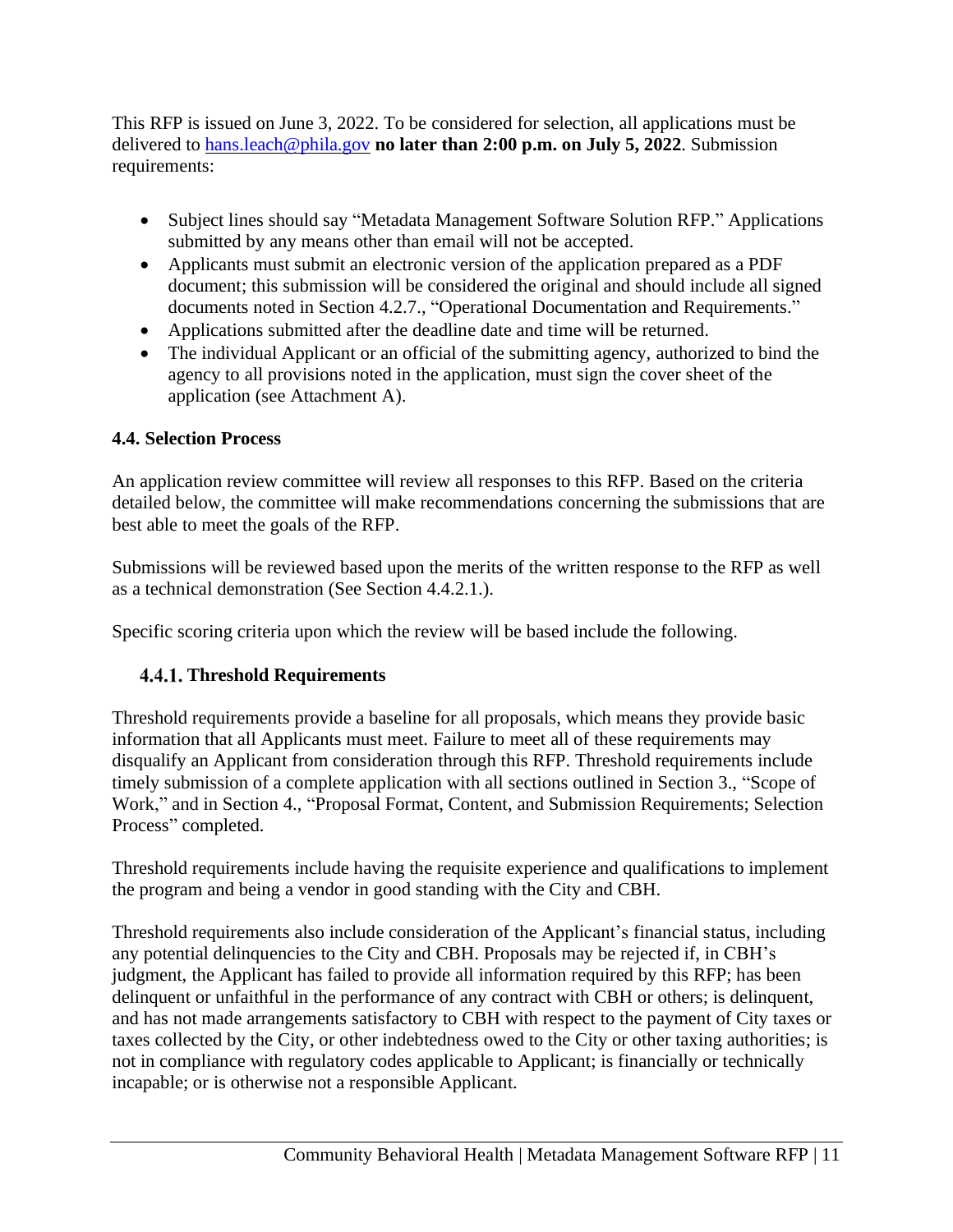As part of the Threshold Review, CBH will check each Applicant against all required Commonwealth and Federal exclusion lists to ensure that the Applicant or its principals are not excluded from receiving federal funds.

## **Scoring by Review Committee**

Applicants that do not meet all the threshold requirements will have their proposals disqualified. Scoring will be based on both the written proposal and the live technical demonstration. For Applicants meeting the threshold requirements, the scoring criteria upon which the review will be based are as follows:

- Demonstrated understanding of the project as indicated by a description of each item in the scope of work section
- Appropriateness of proposed project approach, project plan, timeline and resource estimates, architectural design, and post-implementation strategy
- Demonstrated qualifications and relevant experience
- As stated in the cost proposal section, likelihood that the proposal will provide the best value compared to other submitted proposals
- Accordance to Attachment F: Required Function of MM Tool

## **4.4.2.1. Technical Demonstrations**

Applicants that meet all threshold requirements will also be required to present a live technical demonstration to the Review Committee that complements their written proposal. The demonstration will be factored into the Applicant's overall score. Applicants meeting threshold requirements will be notified after this threshold review, and further guidance will be provided at that time.

## **MBE-/WBE-/DSBE-owned and Local Businesses**

Special consideration will be given for the following:

- Businesses owned and controlled by minorities, women, and disabled persons
- Philadelphia-based Applicants

## **Questions Relating to the RFP**

Written requests for access to the CBH Data Systems documents must be submitted to Hans Leach at [hans.leach@phila.gov.](mailto:hans.leach@phila.gov) All questions concerning this RFP must be submitted in writing via email to Hans Leach at [hans.leach@phila.gov](mailto:hans.leach@phila.gov) by 5:00 p.m. on June 14, 2022. CBH will respond to questions it considers appropriate to the RFP and of interest to all Applicants, but reserves the right, in its discretion, not to respond to any question. Responses will be posted on the CBH website by June 17, 2022. Responses posted on this website become part of the RFP upon posting. CBH reserves the right, in its discretion, to revise responses to questions after posting by posting a modified response. No oral response to any Applicant question by any CBH